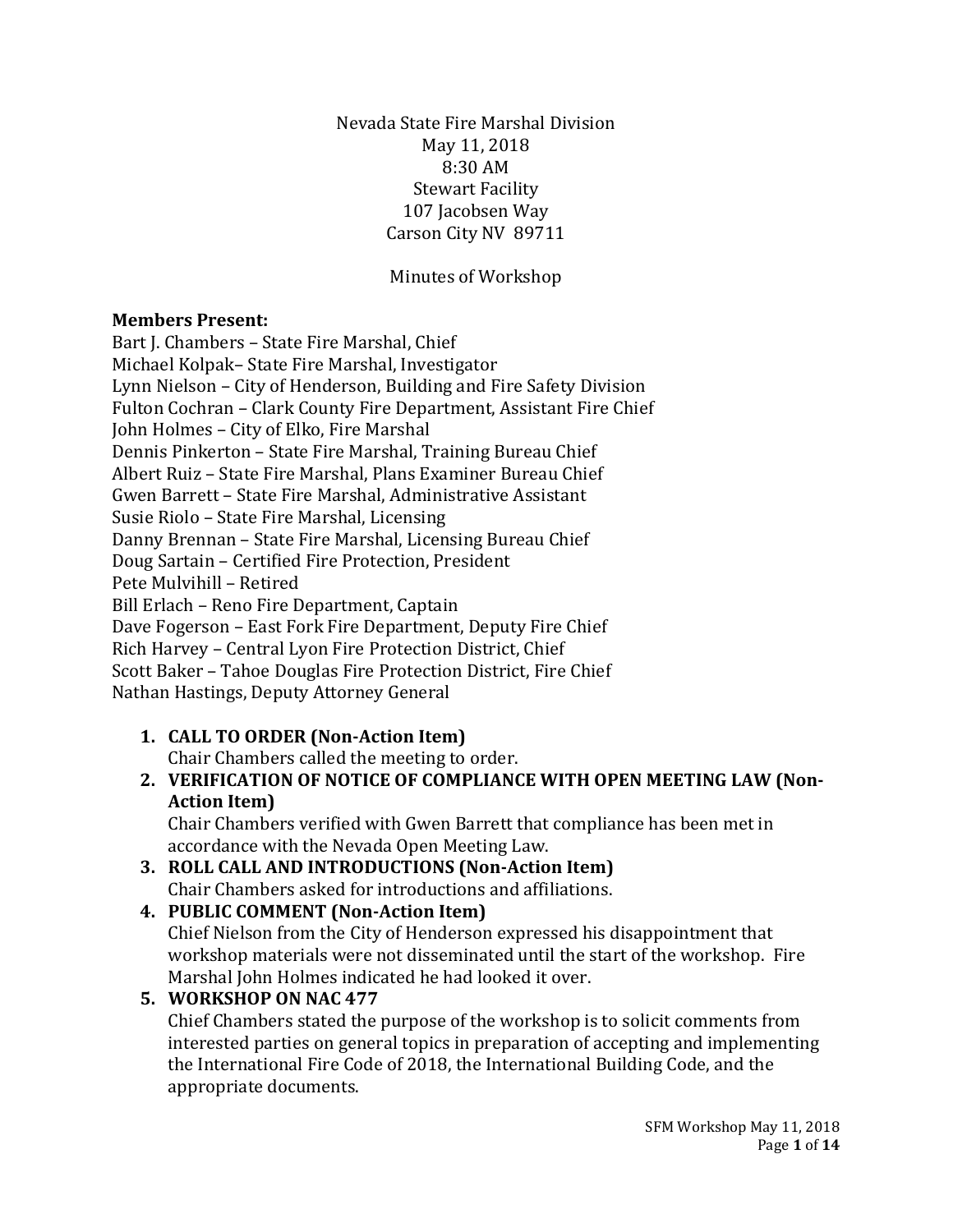## **Proposed Changes to General Provisions**

**NAC 477.035 and .040** were removed as they are not in the document.

**NAC 477.062** There are some proposed definition changes to the following terms:

- "Category 1 and 2 residents" is changed to the NAC definition.
- Add "Campus" is the area and buildings in and around a University, college, or school
- Add "Certificate of Compliance" is a document issued by State Fire Marshal to an occupancy in compliance of state standards
- Add "complex" is a group of buildings, close together

**NAC 477.075** Remove "Chief of Police" as it is not in this document

**Add** The words "deficiency" and "impairment" were added for the purpose of inspection testing and the definitions mirror NFPA 25. Lynn Nielson expressed that he cannot comment these items because he has not read all of the proposed changes, he knows NFPA 25. Susan Riolo, Program Officer for Fire Protection Licensing, explained this was something the fire protection industry requested.

**NAC 477.110** Removed

**NAC 477.115** Removed

**NAC 477.130** Removed

**Add** "Impairment"

**NAC 477.135** The term "inspection" was redefined

**NAC 477.281 and 477.283**. In addition to codes adopted pursuant to Subsection 1, the State Fire Marshal adopted other codes of the National Fire Codes. Added were 10.2.7.1, 10.8, 10.10.9.3, 10.11.1.3, 10.14.2, NFPA 1 2018 edition. They were added to enhance what is listed in the IFC.

- Section 10.2.7.1 Fulton Cochran expressed his concern over the unfunded mandate of 10.2.7.1 and encouraged that it be dropped because it is a huge unfunded mandate that you will see coming back on you. It will affect thousands of buildings. Lynn Nielson agreed. Elko and Carson City attendees had no concerns.
- Section 10.8.1 Emergency action plans shall be provided for high rise, health care, ambulatory health care, residential board and care, assembly, daycare centers, special use buildings, hotels and dormitories, correctional facilities,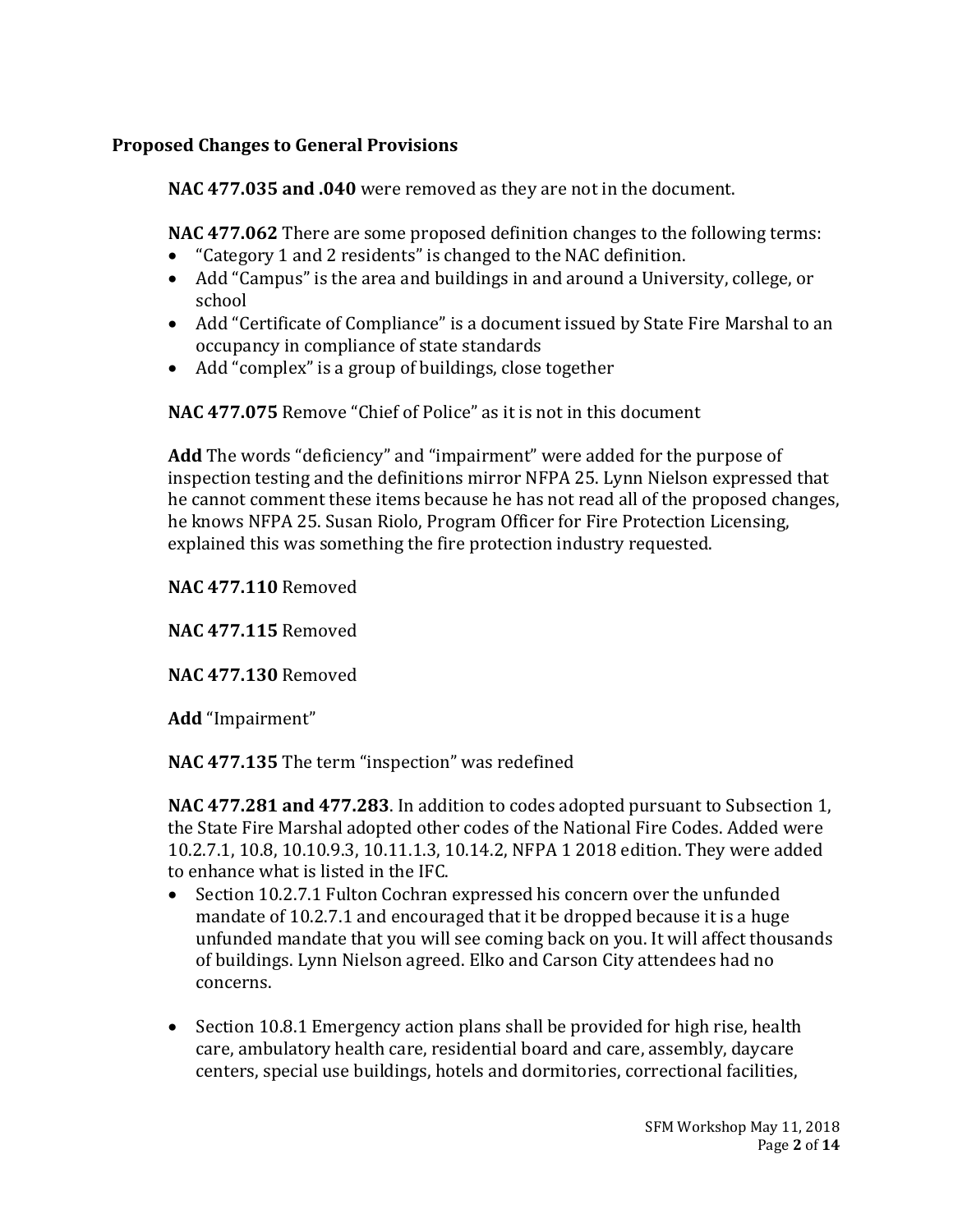educational, underground and windowless structures, facilities storing or handling materials covered by Chapter 60 or where required by the AHJ. Fulton Cochran asked if this section could be correlated with Chapter 4 of the International Fire Code (IFC.) Chief Chambers said that he is speaking to the Chief of DEM as well as the AHJ to coordinate the language.

- Section 10.8.2 This section will outline procedures for reporting of emergencies, occupant staff response to emergencies, evacuation, and relocation, shelter in place, use of elevators, design and conduct of fire drills, and fire protection systems or other items required by the AHJ. Plans will be submitted, reviewed, and updated as required by the AHJ. Fulton Cochran asked who the AHJ would be and Chief Chambers replied that in some departments where fire prevention is still within the fire department it would be the fire chief and in your neck of the woods it would probably be a discussion. Fulton Cochran replied that is why they are asking the questions. Lynn Neilson added that there is not anyone here from the City of Henderson Fire Department. Chief Chambers reiterated that is why the workshop is being held and continued on. Emergency action plans shall be submitted for review when required by the AHJ. This is an option that we are looking at to support DEM and the agencies throughout the state.
- Section 10.10.9.3 This section will prohibit the use of free-floating devices using an open flame. Chief Chambers stated that the current International Fire Code (IFC) allows agencies to issue permits for their use. Lynn Nielson said that he specifically addressed it in the last code adoption and was told by then Fire Marshal Peter Mulvihill that that was completely unnecessary because it is already covered in the IFC. Fulton Cochran added that the 18 version of the IFC in Section 308 and 1.6.3 states "a person shall not release or cause to be released an untethered sky lantern." Lynn Neilson added that this section is completely unnecessary. Susie Riolo confirmed that this statute is already "in the book." But she gets called all the time from other states. The point is to get the word out, if it is in our regulations they know they cannot possible come to the State of Nevada and do a sky lantern. Chief Chambers indicated there are jurisdictions in the north end of the state that are currently dealing with this and some jurisdictions have allowed this to occur. Based upon what we are seeing this is nothing that states "prohibited". If you have any information that you could provide to me, it would be greatly appreciated. Lynn Nielson commented again that it is in the 18 code, so why do you need to duplicate yourself? Lynn Neilson added that he will look for an email he has from Pete Mulvihill. Chief Chambers noted their concerns and thanked them.
- 10.11.1.3 Equipment utilized to communicate address data to 911 communications centers shall be programed and maintained for accuracy. We are moving to First Net which is one reason we are looking at it specifically.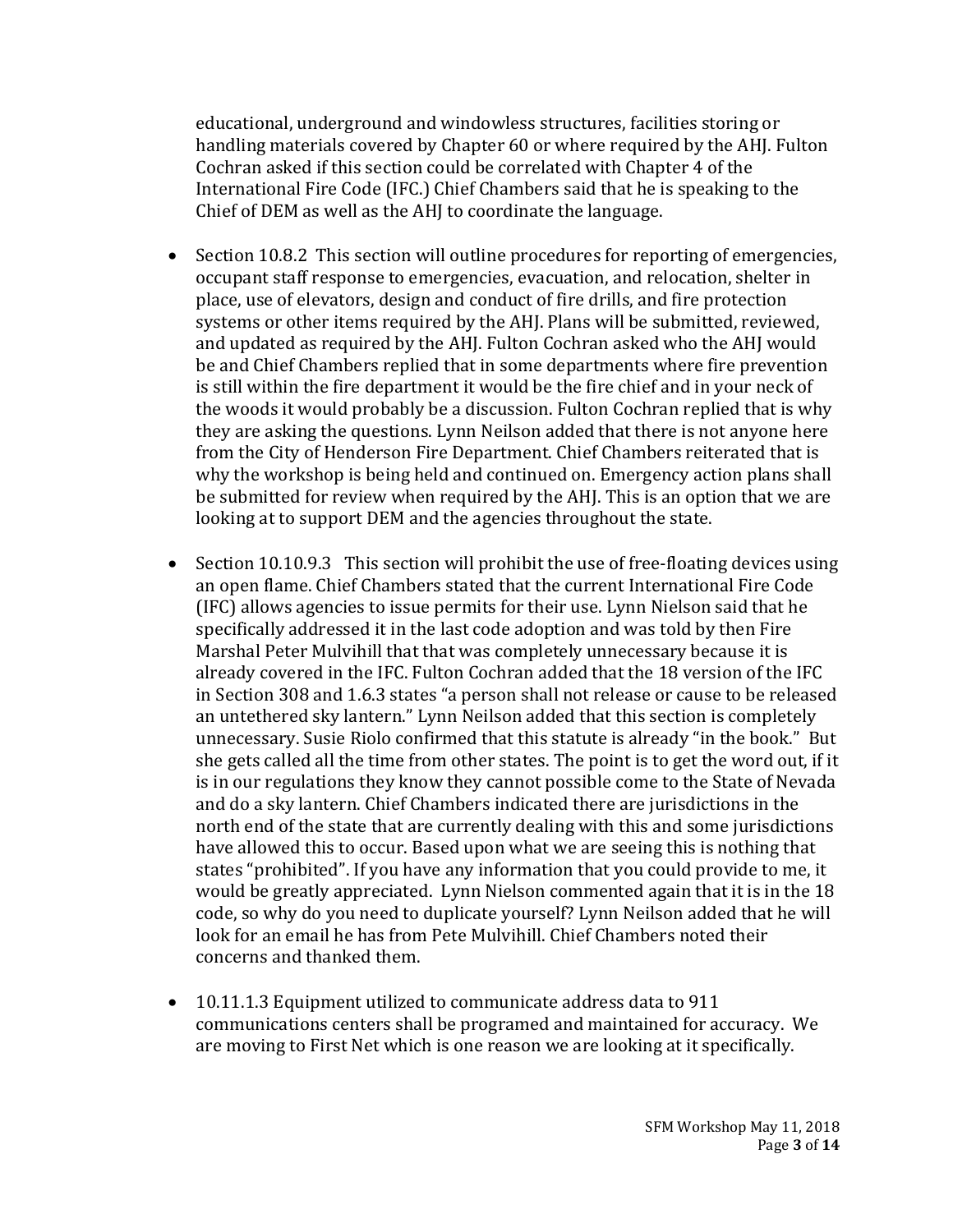- 10.14.2 This is under Special Outdoor Events, Carnivals, and Fairs. The AHJ shall be permitted to regulate events as it pertains to emergency vehicle access, access to fire protection equipment, placement of stands, concession booths and exhibits and the control of hazardous conditions. The October 1 event experienced some of these difficulties. Fulton Cochran said Clark County is going to take advantage of the updated language in 3103 of the ISA which outlines a new permit requirement for outdoor assemblies. He suggested that Chief Chambers reach out in a coordinated fashion. All we had to do was add the word "fairs" and everything else was a replication. Carnival and fair permit has no backup inside the code, therefore we are moving everything to this new outdoor assembly permit and it would be helpful if the state would follow along with the same methodology. Other than that, I think the based fire code provides all the other language that you talked about, we need to be careful that we are not in conflict with that you put in NAC 477 and what is written into base fire code. Chief Chambers noted the comments and added that he was trying to mirror some of the items that that he received in regards to the October 1 incident, to support your needs specifically as well as giving the agencies throughout the state and thanked Fulton Cochran and he commented that that is great, we just need to make sure we are correlated on that.
- Chair Chambers detailed some updates for the NFPA current editions.
- Added was NFPA 1041, the 2019 edition. Lynn Nielson indicated they had just finished up their fire code amendments and the State Fire Marshal Division is adopting newer standards which will probably bog down their adoption process in Southern Nevada because they will have to revisit it and will recommend to his fire chiefs that they revisit the topic in light of this new information. Chief Chambers did not realize that they were that far along with the adoption and asked if there was an invite to the SFM to be in attendance to support the codes down there. Lynn Nielson replied that he knows multiple jurisdictions were contacted and there are public hearing later this month and then it will go through the formal adoption process but the committee work is pretty much done. He did reach out to Dave Cocharn in Carson City but does not recall sending them to Chief Chambers in particular. Chief Chambers commented that they are in the same boat when we say we do not provide the appropriate documents to one another in a timely fashion and would like to get together to find out what we can do to have a uniform code statewide, especially the rurals because they might be impacted by changes in fire codes. Chief Chambers indicated that he has to look at the State in totality to ensure the safety of the citizens and visitors, not just one specific agency. Lynn Nielson indicated that he understood. Chief Chambers indicated that we will get this taken care of and identify what we need to and move forward.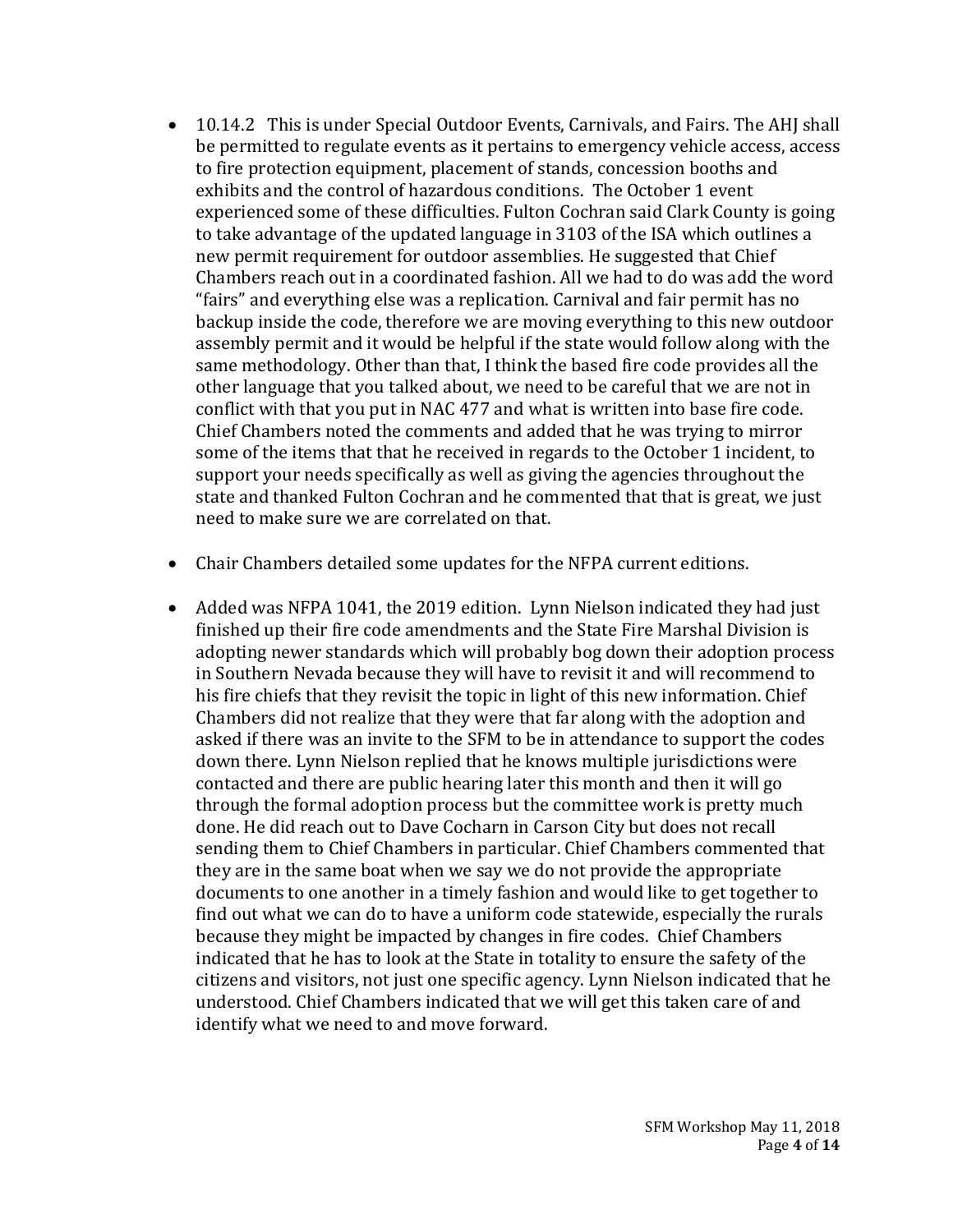- Chair Chambers went on to outline more changes. All dates will be updated from 2012 to 2018. 477.281-283 changes the codes adopted by the IFC.
- The Uniform Mechanical Code, Plumbing Code, and E, Section 109 is deleted. Additionally, H, Section 308.1.4 is deleted. Section 308.1.7 is amended to specify only LED or battery-operated candles will be allowed for religious ceremonies.
- Added to Section 505.1 is the requirement that complexes and campuses shall be individually identified on all four sides and the roofs that are visible from the street and air for at least 500 feet. Size of markings for sides of buildings will be 36X36 inches; size of markings for roofs will be 48X48 inches. Minimum stroke width of 3 inches using Arabic or alphabetical numbers. This is in light of the NFPA 3000 in regard to suggestions; the use of drones and rotor wing aircraft in regards to an active shooter for law enforcement and fire. Fulton Cochran asked about the scope and the impact this is going to have on local zoning and planning regulations. Lynn Nielson asked if this will be applied existing buildings or only new buildings. Chief Chambers answered that new building would be going in but schools ultimately as well as those complexes that would be critical or potentially high profile and to have accountability of personnel. Fulton Cochran disagreed and said in Section 505.1 of the Code it states, "new and existing buildings shall be provided with…" which would make this a retroactive requirement statewide. Chair Chambers replied it would not be very building, campuses, and complexes. Fulton Cocharn replied campuses and complexes backing your definition are so that a group of buildings, so a shopping center, apartments, hospitals, government – how far apart does the group of buildings need to be before they are not considered being a complex? You are going to have to further define exactly what you are looking for if this is going to be put into retroactive. Chief Chambers indicated that again, the reason why we are having the public comment to have this brought up. His concern in responding to incidents trying to locate or deal with something on a campus or a large structure for accountability of personnel and/or patients and/or individuals, so we are looking for something globally and from a code standpoint. Fulton Cochran added that there is no argument on identification, they have been battling this for years, but be careful of the unintended consequences. Lynn Nielson added particularly the existing building retrofit requirement. Chief Chambers completely understands that and went on to reference to NFPA 3000: Unconventional first responder procedures, these are the people that are going in and dealing with this. External, first responders advance access to all door locks, auto systems and controls, release of drones, real time date and collection. If you're flying a drone, how do you know where the chemistry building is at a school if you have 14 buildings there, if you are coming in from another jurisdiction. He was concerned with this issue "in totality." Especially as many agencies throughout the country and this state may be looking at NFPA 3000 not only for the safety of our kids but our first responders. Fulton Cochran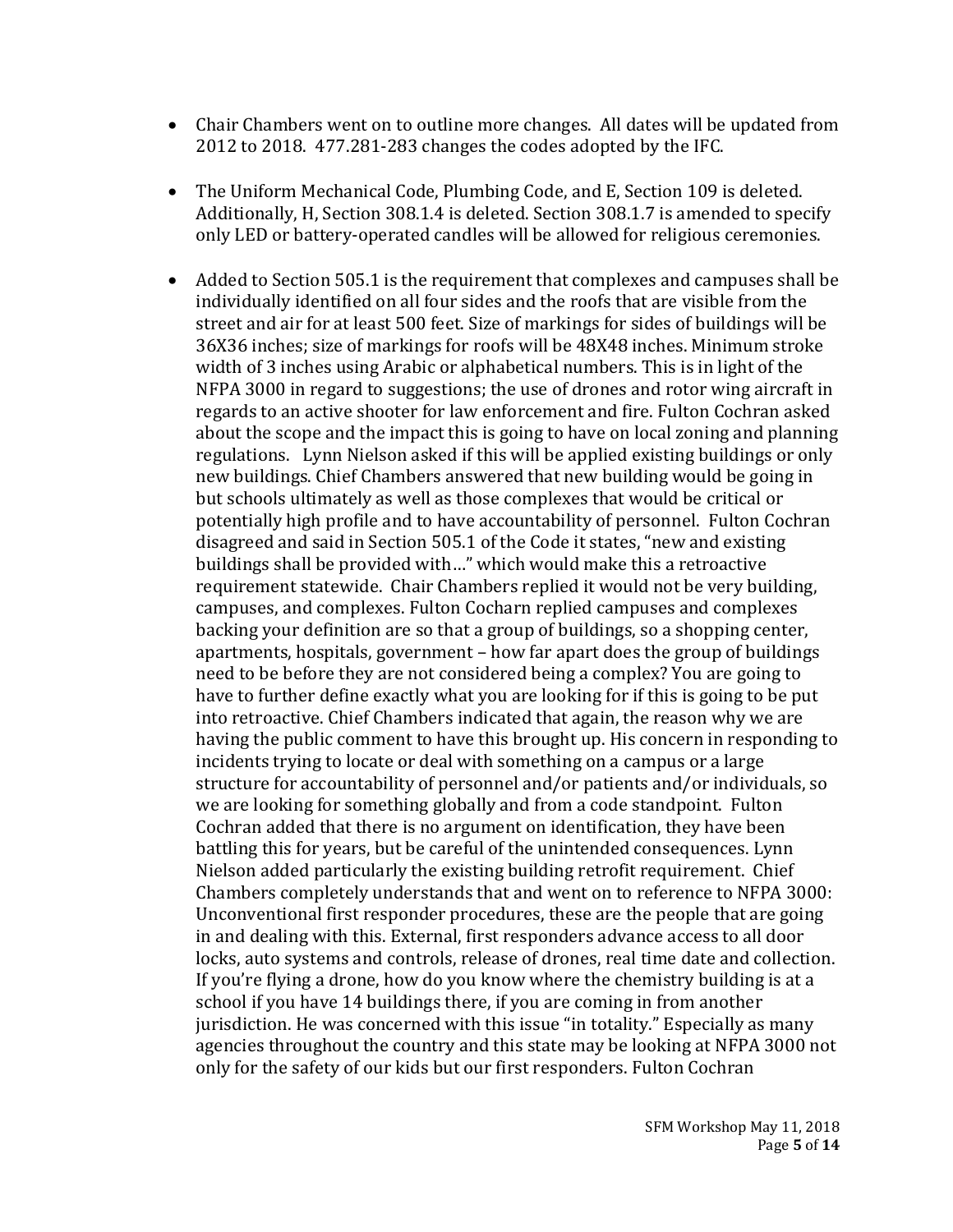commented that they support the concept we just have to do our homework ahead of time as a bureaucracy. Chief Chambers understands we have to have something tangible and palatable for everybody.

- Remove 3 and 4 in Section 907.5.2.3.
- Section 11 is deleted except for 1103.2, 1103.35, 1103.7.5.1.1, 103.7.5.2, 1103.9 and 1104.3. Fulton Cochran said Chapter 11 was deleted in its entirety in Clark County, so putting language back in will require more work for them.; they will have to go back and look at them individually and go back to State Board of Examiners if anything more comprehensive than what was originally approved back in the original retrofitted stuff. Chair Chambers stated again, if we knew that you were heading down this road, maybe we could have identified this sooner, but this is good information. Chief Chambers is concerned with buildings that have basements that would compromise first responders' communication efforts and asked if that has been addressed down south. Lynn Nielson replied that they have identified places where we are not able to communicate and it is in their local ordinance adoptions to work with those building owners to get provisions put in. Fulton Cochran said that 1103.2 is being addressed in Section 510 and they've accomplished the exact same thing. He doesn't see 1103.3.5 in 2018 code. The fire retrofit, 1103.7.5.1.1, it was all in recognition of the state law that sets the minimums coming out of the 1980's MGM fire. We definitely need to be in communication. Chief Chambers agreed about the communication especially if you have something in place for existing structures for communication it would be good to know what we can implement statewide and support our first responder for communication. Lynn Nielson went on to say that NRS 477.110 puts limitations on retrofit provisions and by following your lead from last time, where effectively the state deleted Chapter 11 because it is a retrofit chapter, we did the same this time for our adoption of 2018 because if we don't it requires us to go back to the State Board of Examiners and get approval for the retrofit provision. Chief Chambers appreciated the comments and asked how they have overcome the existing structures, in regards to communication and Lynn Nielson said they put it in 510; they can deem it "eminent hazards" and deal with it. There was discussion about evacuations Fulton Cochran said IFC has formed a nationwide add-on task group under leadership of the Fire Marshal from Saint Paul. They are taking a look at that whole topic with the idea of coming up with some recommendations from IFC. Fulton Cocharn indicated all Southern Nevada is one school district, so everything is Clark County School District; you actually have a better pipeline into them. Chief Chambers understands, and inquired if they are addressing any of the private schools or anything else that is not with CCSD. Fulton Cochran as far as he is aware, it is among certain fire chiefs and yourself. I do not think the conversation moved beyond that stage yet, other than I took the comment from Chief Cassell and I think indirectly I am the reason ICC is now putting together a nationwide committee to look at this. There are other states where the fire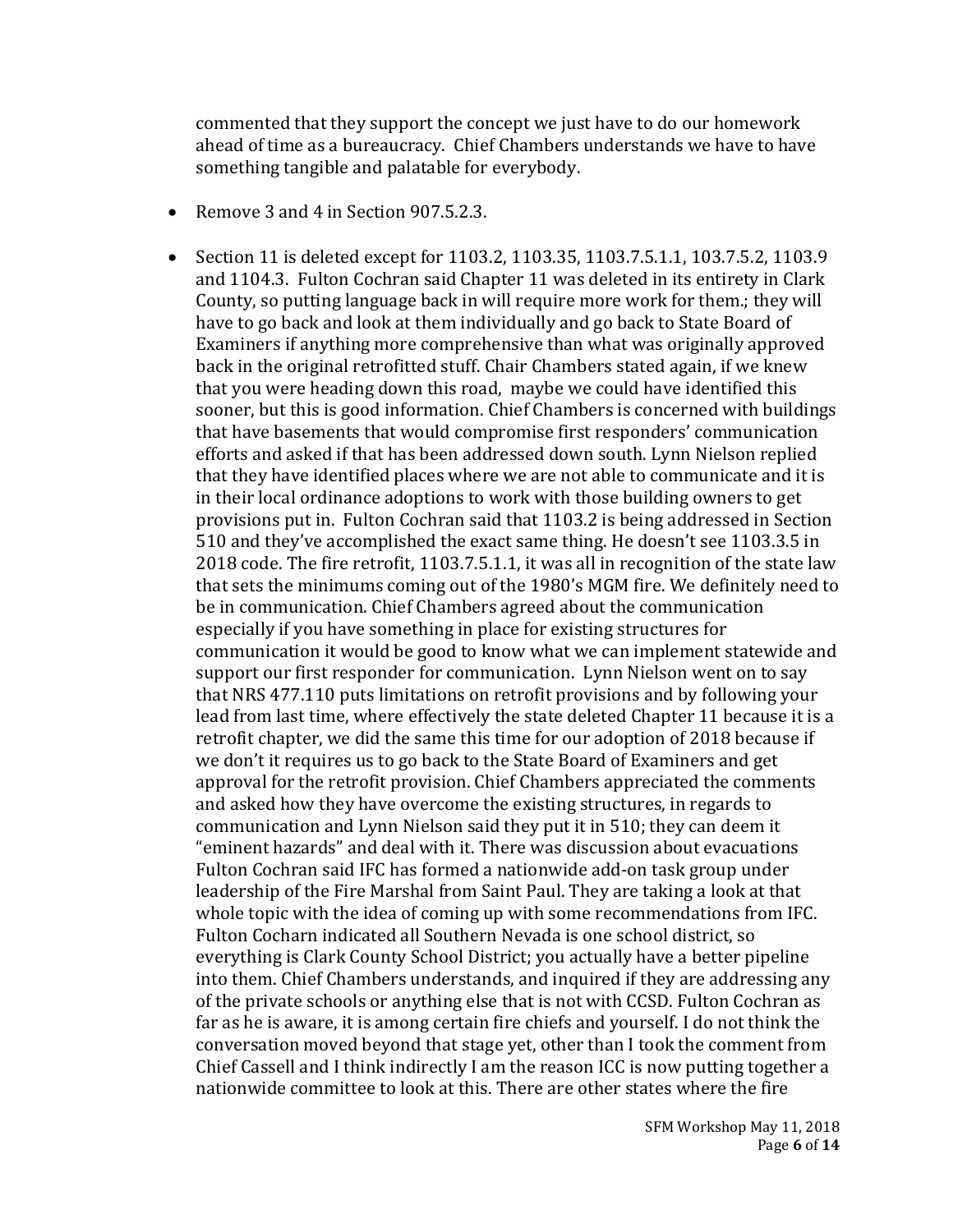marshal has issued decision papers on evacuation of schools, in particular an alarm situation and what they expect to occur. Chief Chambers made the comment that this is a positive.

• 1103.9 changes carbon monoxide detectors and 1104.3 exit sign illumination.

Fulton Cocharn commented that 1103 is an unfunded mandate that would require huge staff to go out and identify, there will probably be some comments made.

• Section (r). Added "table 105.2" and changed from 75 percent to 25 percent. Update editions.

**477.2833** Changed from State Fire Marshal to Division of Emergency Management (DEM) since DEM has the ability to outfit this information to the agency statewide and DEM has over 40 boxes with 40 books per box siting on pallets and are available free of charge. The SFM pays just over \$5 per book.

• Fulton Cochran asked to go back the page where the IFC 447.283, Subsection 2 is adopted; the high rise height is changed. Chief Chambers responded that we didn't change the high rise height, you folks did. Fulton Cocharn commented that we are staying with you, but he doesn't see the changes to occupancy classification that was put into the Fire Code and recommend that you put the same language into building code or you create a conflict. It is also going to require you to notify all building officials down here because they are currently planning on adopting regulations that will be in conflict. Fulton Cochran added that any changes to the Fire code such as "complex" would be better if you also put that into your adoption of the building code - correlate it all or you have a conflict in your own requirements. Lynn Nielson pointed out that under 477.283, sub item 1G, occupancy classifications, all those definitions for the fire code need to be brought over to sub item 2, item E where the only definition you have modified is "high rise." Chambers replied in regards to Item 2, subsection E, my understanding is that there are a few agencies down there looking to go to base code for 75 feet for a high rise. Lynn Nielson agreed, he was the chair of the Fire Code Committee which had representation from every jurisdiction of the fire department as well as industry. The Code Committee sent Southern Nevada Building Officials (SNABO) to keep it at 55 feet. They have a conflict with SNABO and said that all the definitions in the Fire Code need to be brought over to sub Item 2, Item E. Training of Firefights (2835) was updated again to NFPA Standard 1041 and SNABO decided to let each jurisdiction make their own decision as to the definition of a high rise and deleted it out of the fire code amendments. Fulton Cocharn: His understanding is that Clark County plans on staying at 55' and are rushing to get their adoptions in place so they can exercise the provision that allows them to be exempted from the State Fire Marshal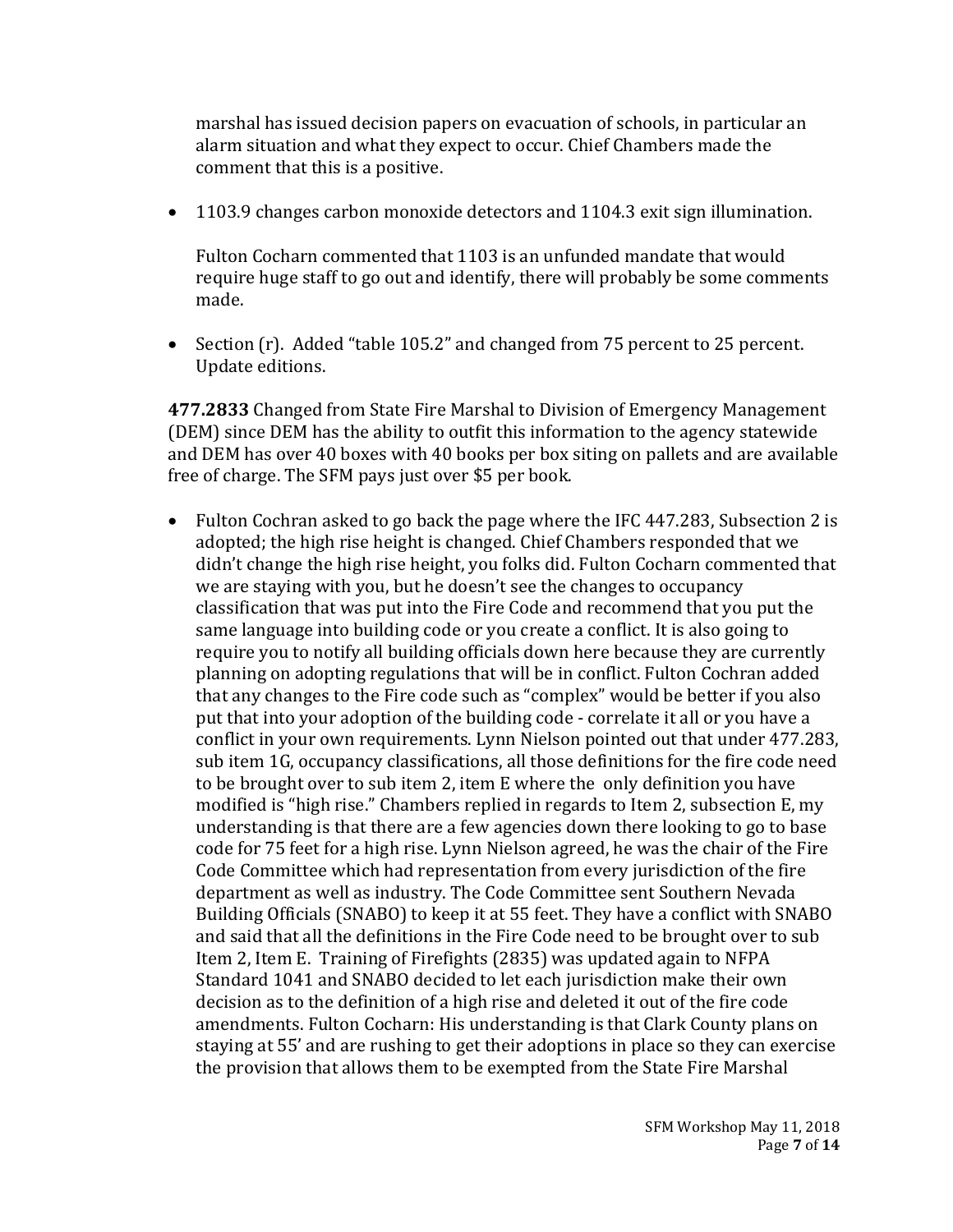requirements. Lynn Nielson added that the vote from the General Committee passed by one vote. Fulton Cochran thinks that Chief Chambers could be out of date, as he heard yesterday that some jurisdictions are pushing for their ordinance to their governing bodies in August to comply with State law. Chief Chambers added that that would be under NRS 477.030, subsection 12 and wants to make sure that the fire chiefs up here understand what is going on..

**NAC 477.2835** Updated NFPA Standard 2041 to the 2019 edition, which goes into effect January 1, 2019.

**NAC 477.287** State Fire Marshal may address by variance or approved alternate means and methods.

**NAC 477.288** Interlocal agreements reviewed by the State Fire Marshal the word "shall. Chief Harvey: If you are going to make it "shall" you should at least define the information that you want and we can adjust accordingly. We take data like number of inspections performed and collect electronically. I will provide the information in the format we have. Chair Chambers responded that that information is outlined in the interlocals and I can be on the agency's forms. Chief Harvey noted that it is in the Interlocal but it is not outlined in the NAC, and suggested that the NAC should match the interlocals.

#### **Proposed Changes to Licensing and Certificates of Registration**

#### **NAC 477.300**

• Remove "underground" adding "assemblies." Doug Sartain asked if this meant all plumbing companies would need to be licensed by the SFM. Chief Chambers replied that at this point it would be all assemblies unless it specifically state fire protection.; fixed fire extinguisher systems, fire alarm systems, fire stand pipe system would be the backflows that we would be looking at. Doug Sartain wanted to be sure that they were not tying it to domestic water. Fulton Cochran expressed concern here is the Las Vegas Valley Water District, they test and maintain thousands of these devices that have sprinkler systems on the other side. Susie Riolo indicated that it applies only to fire protection companies that are testing backflows. Water districts are covered by the PUC. Lynn Nielson said that his utilities department does all testing and they are not registered with the State Fire Marshal's office, and he suggests that exemptions be included in the document. Chief Chambers will put the exemption in and reminded everyone that this is where the discussion begins and whether it was underground, above ground, or all backflow assemblies, we are finally catching it now in 2018. Chief Chambers expressed that he hopes everybody would understand that he is looking statewide; not specifically one jurisdiction. There are a few things that have been in oversight for many years.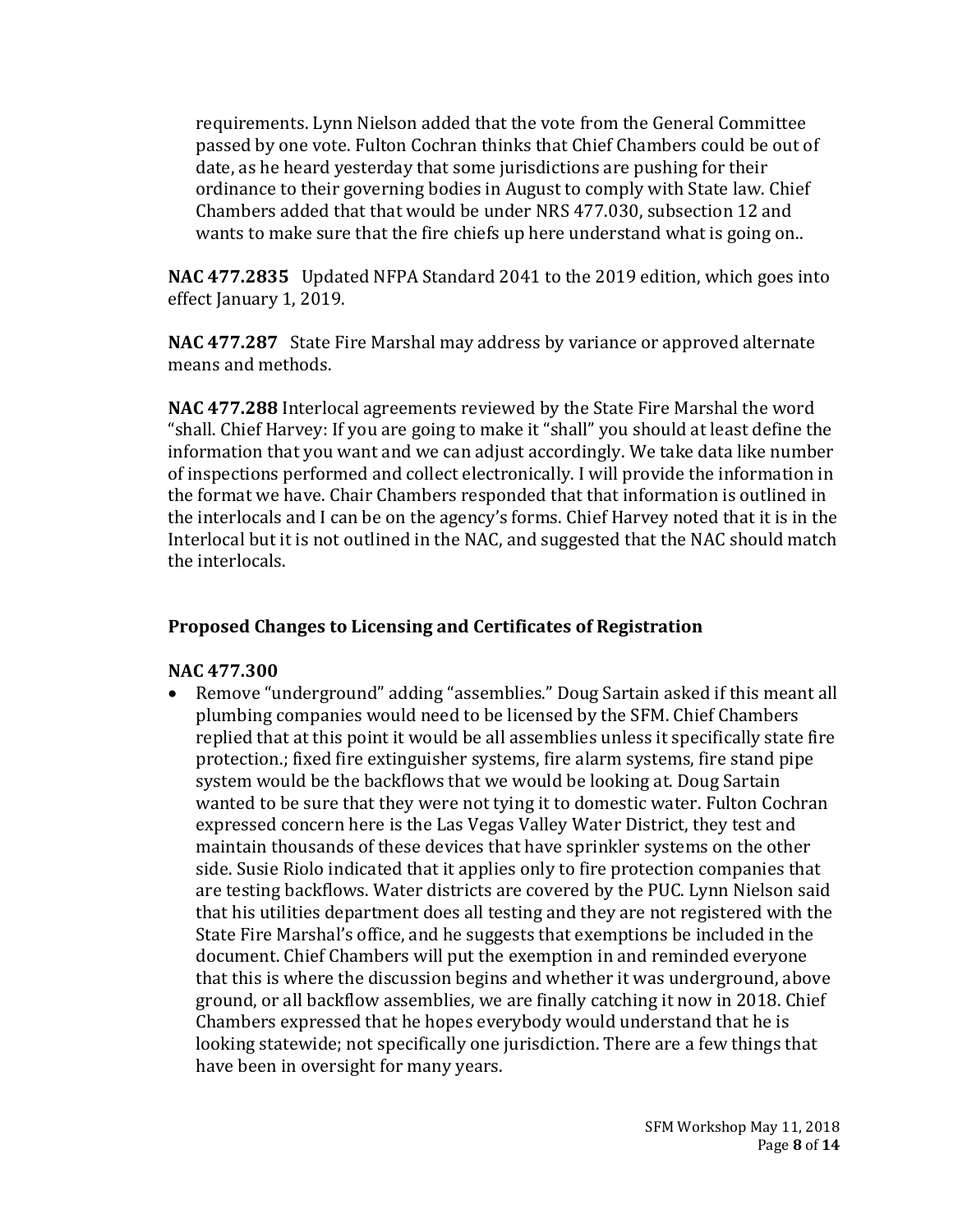- Add D, "a licensee shall maintain accurate records of all service agreements and services performed." Doug Sartain indicated records are already maintained so it will not be a problem whatsoever to any of the fire protection companies. Lynn Nielson asked about record retention. Doug Sartain commented that that is a great question. There is a 12 year hydro testing, so perhaps it should be 12 years. Lynn Neilson referred to NFPA 72, 30, 25, and 20 states building owners shall keep records for the life of the building. This is a new one over and above and beyond that; now it says that the company licensee has to maintain records but there is no duration in the standard on licensees. The regulations are silent on records retention for licensees. Doug Sartain agreed and added that the owners are supposed to keep the records for the life of the building, unfortunately what we see every day building ownership changes, management company changes, etc. He suggested that for the best interest of industry that the companies maintain records in accordance with the standards, in case there is ever an investigation or a failure of a system, you are not going to be able to get those records from the building. Chief Chambers commented to Lynn Nielson that this could be a huge lift for industry down south. Doug Sartain does not think industry would have a problem with that.
- No. 12 and 13, "hold a valid Level II certification" was changed to "hold a *current* and valid Level II."

Nathan Hastings left the meeting at this point.

• Number 15. We notice for fire extinguishers but protection systems was not put in. Again, for discussion and consistence not to segregate a fire protection system from those servicing extinguishers. A conviction of a felony is a basis for denial of a certificate of registration. Doug Sartain suggested that "a conviction of a felony is a basis for denial of a certificate of registration" be changed to "a conviction of a felony will result in an *absolute denial* of a certificate of registration." There were no other questions or comments.

**NAC 477.310** Number 8 was added, "within seven calendar days after employing a current register and a licensed burn shall report to the State Fire Marshal the name of the register. The licensed firm shall report any termination of employment by register within seven calendar days." Susie Riolo stated this provision was already in the regulations, and was simply being moved to 310. Doug Sartain added that he doesn't think industry will have any issue with this at all.

**NAC 477.3142** Add the words "approved and""

#### **NAC 477.323**

• International Fire Code updated to 2018.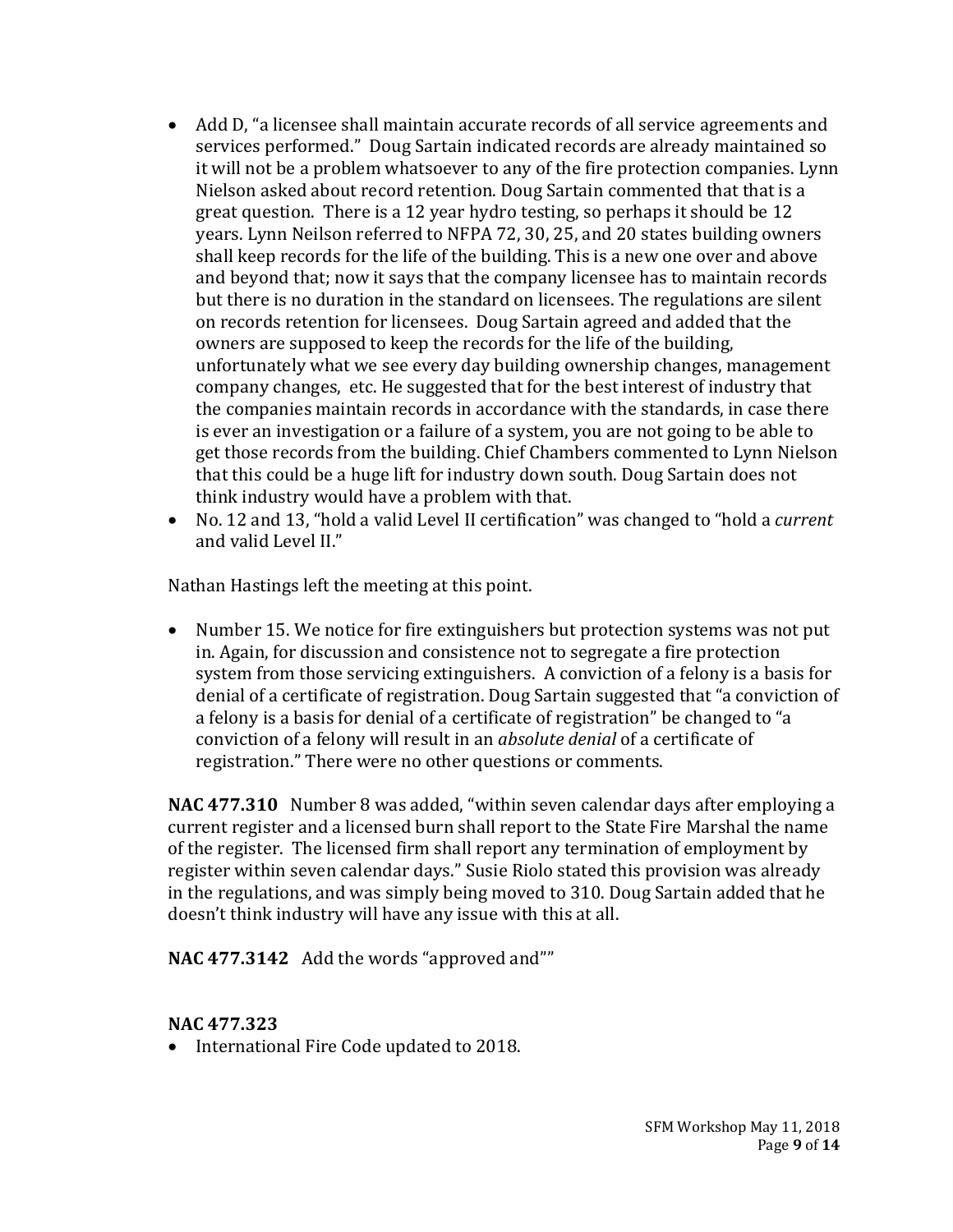- Fees were increased from \$90 to \$150. This is a 60/90 split with State Emergency Response Commission (SERC) so they can get grants for firefighter training and cost recovery for hazardous materials response. The response issue must be examined "globally" to ensure that this fund does not run out and that it could go hand in hand with county ordinances for civil cost recovery or hazardous materials' response. No comment from Clark County. John Holmes expressed strong support. Chair Chambers added that a new quarterly report will be provided to the agencies with established interlocals to inform them of entities in their jurisdiction that have pulled a hazardous materials' permit. Chief Chambers added that the Douglas County 2015 event in regards to cost recovery for Hazardous Materials was mitigated by the HazMat team; they tried to go after costs incurred from the property owner but have been unsuccessful due to the DA's unwillingness to move forward. The request was made to the SERC as per statute to repay those agencies that responded. If a county does not go after the funds, we could potentially decimate that fund in a matter of one or two incidents, causing the grant process funds for agencies to be unavailable. It would also go hand in hand for civil cost recovery.
- Number 7 Adding "Failure to pay by March 1 of each year may result in late fees and forms. There has been no accountability on this; some companies have gone years without paying fines or fee imposed. In addition with regard to interlocals we are providing a quarterly report of those entities in those jurisdictions.

#### **NAC 477.325**

- Remove and/or update wording changes
- Instructor fee will increase to \$55.30 per hours, the current workforce fee. Chair Chambers said they are looking at an 18 to 23 percent increase in fees across the board for licensing, plan review and inspections. Doug Sartain responded that the industry would support a fee increase as long as it was tied to a state ID with a photo on it. Danny Brennan assured the workshop participants that this was in the works and there will be a photo ID system in place at some point in the future. Doug Sartain applauded the SFM for their support for this undertaking.

# **Proposed Changes to Fire Systems**

#### **NAC 477.350:**

• Number 4: The word "listed" was added and "smoke detectors shall be installed per manufacturers recommendations and located per applicable codes." Lynn Nielson responded that "smoke detectors" should be changed to "smoke alarms" because smoke detectors are part of the fire alarm system whereas smoke alarms have integral notification appliances built into them. Chief Chambers said this would be noted and changed.

**NAC 477.370**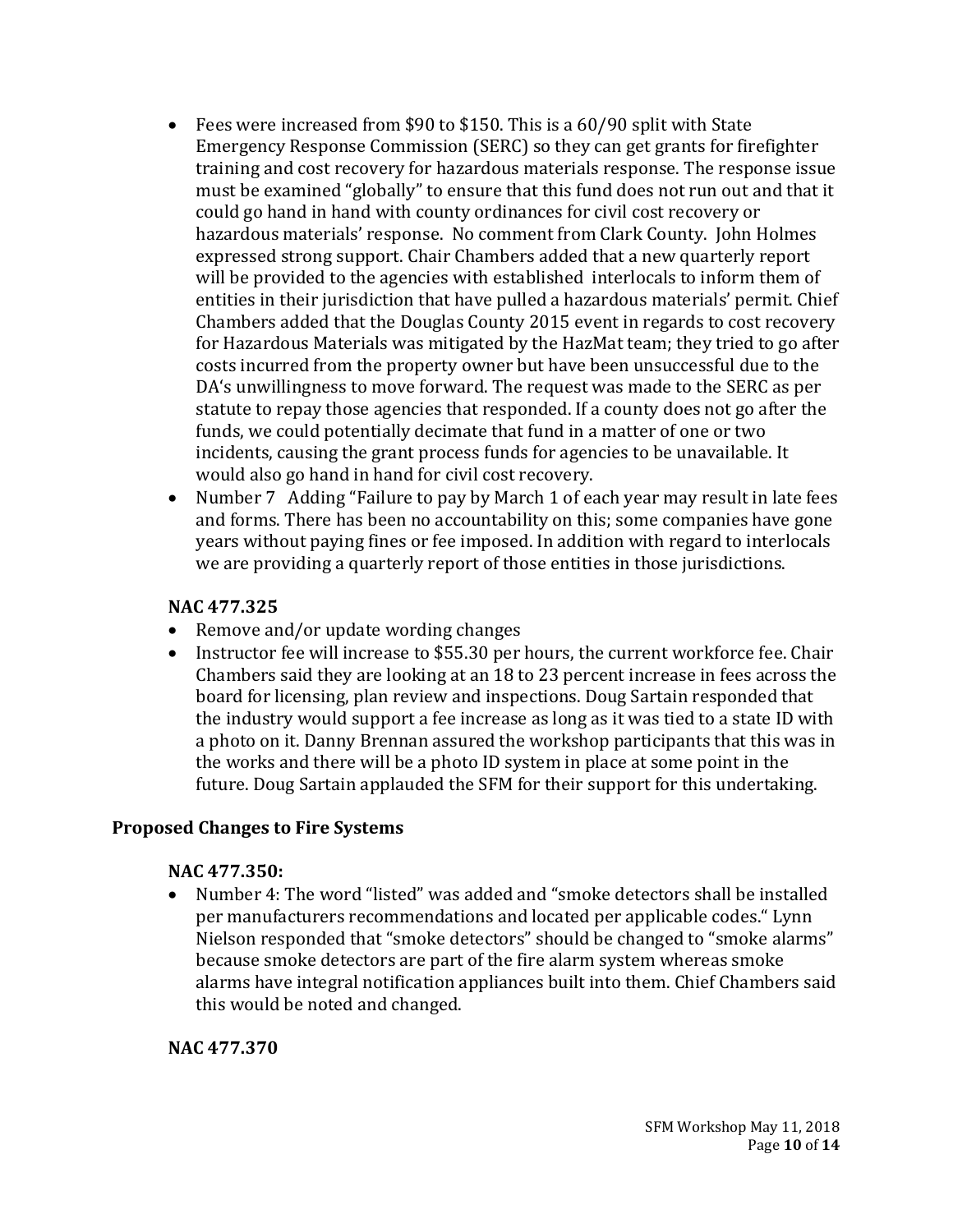- If the system remains impaired and the licensee does not have the authority to correct the impairment, the word 'impairment' must be written across the tag."
- Add Number 6, "if a deficiency is discovered in a system and it is not impairment, the licensee shall notify the owner and the authority having jurisdiction of the deficiency in writing by the next business day after completing the work." Lynn Neilson suggested that "in writing" include electronic communication and that should be detailed in the new wording.

# **NAC 477.395** update editions

# **NAC 477.400**

- Since the provisions do not prohibit new employees of a licensed firm from performing service under direct supervision of a registrant, Chair Chambers asked if "for a maximum of 90 days after the beginning of employment" should be removed. Doug Sartain questioned what this new wording was addressing. Susie Riolo responded by saying this was the original language from the inception of the State Fire Marshal Division and it needed to be changed in response to public feedback.
- There was a brief discussion about item No. 2, "a new employee shall not perform service on portable fire extinguishers or fix fire extinguishing systems if, after the completion of 90 days the new employee fails to pass a written examination." Chair Chambers said if that verbiage was left in place, their department has latitude and ultimately industry will have control of the employees. If the verbiage is removed, that will not be the case. Susie Riolo, Doug Sartain, and Chief Baker agreed that this item should be the target of further discussion.

**NAC 477.420** Add "or registrant"

# **NAC 447.441** update editions

# **NAC 477.442**

- Update edition
- Add "voice evacuation will be required if the main campus fire alarm also is equipped with voice evacuation." This applies to portable buildings only. Fulton Cochran expressed concerns about CCSD's 200 portables that are moved from campus to campus because retrofitting requirements would be huge in terms of staffing and money. Chief Chambers said the Bureau Chief has been in contact with CCSD to find out what's needed for the safety of students and responders.

**NAC 477.444** "Fire truck" was removed and replaced with "Apparatus." A "truck" is something that has an aerial ladder, so the terminology was changed. Dates were updated.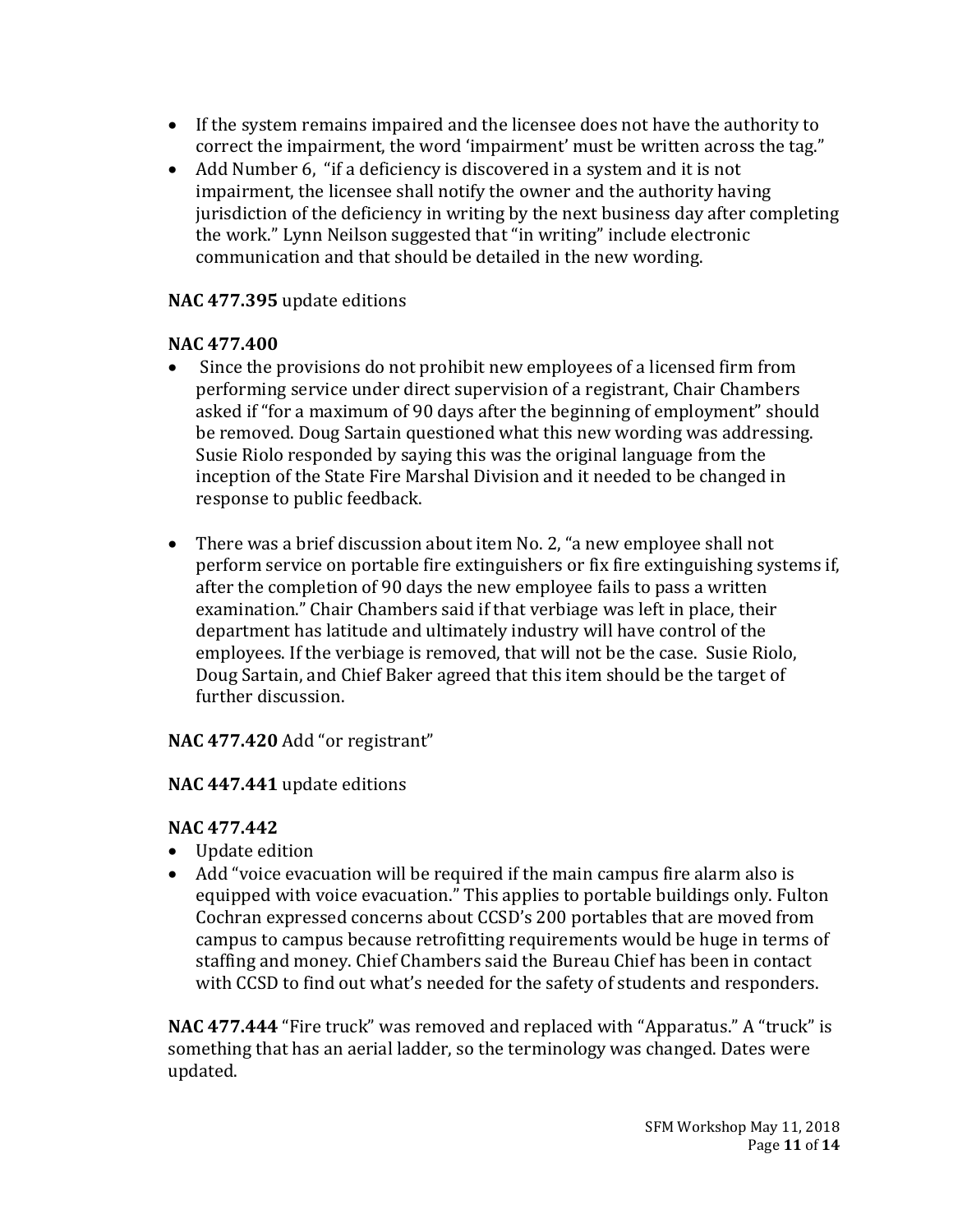## **NAC 477.455** Update editions

# **NAC 477.460**

- Update editions
- Doug Sartain inquired about NAC 477.460, Number 1, the last sentence, "records of inspections must be kept onsite for review" correlates to the prior discussion about who keeps and maintains records and for how long. Doug Sartain also thinks the word "onsite" needs clarification. Chair Chambers noted this for workshop records.

#### **NAC 477.465**

- Fulton Cochran asked for a clarification of 5b "fire hydrants may provide". He did not know that a fire hydrant could provide an installation. Susie Riolo replied that we are trying to clarify that a sprinkler company may service, replace the cap and lube; however as far as installation of a hydrant it is not a water purveyor it can only be done if you hold an A contractor's license under General Engineering. Chief Chambers explained that a company which holds a current license for fire hydrants may provide only the installation, maintenance, and repair in serving fire hydrants with the proper state contractors' license. It is not the first hydrant; that has been there for years, we are identifying things, it has been missed.
- Chair Chambers read part of the body of 5 that's been added: "All portions of the automatic fire sprinkler system, including the underground service from the gas valve, road box or check valve to the rear must be installed, tested, and flushed by a company licensed by the State Fire Marshal to perform this work." Doug Sartain thought this additional verbiage was long overdue and said he was sure the industry would strongly support it. Dates updated.

# **Proposed Changes to Child Care Facilities**

#### **NAC 477.562**

- Add "This will include all fire protection systems."
- Update NFPA Standard 10 and add IFC 2018. There was a discussion about plumbing codes and fire codes, and an unidentified speaker suggested this should be put in the Fire Code as an amendment specific to this occupancy. NAC 477.568

#### **NAC 477.568**

- Update editions
- Verbiage for automatic sprinkler systems for childcare facilities used after midnight was updated.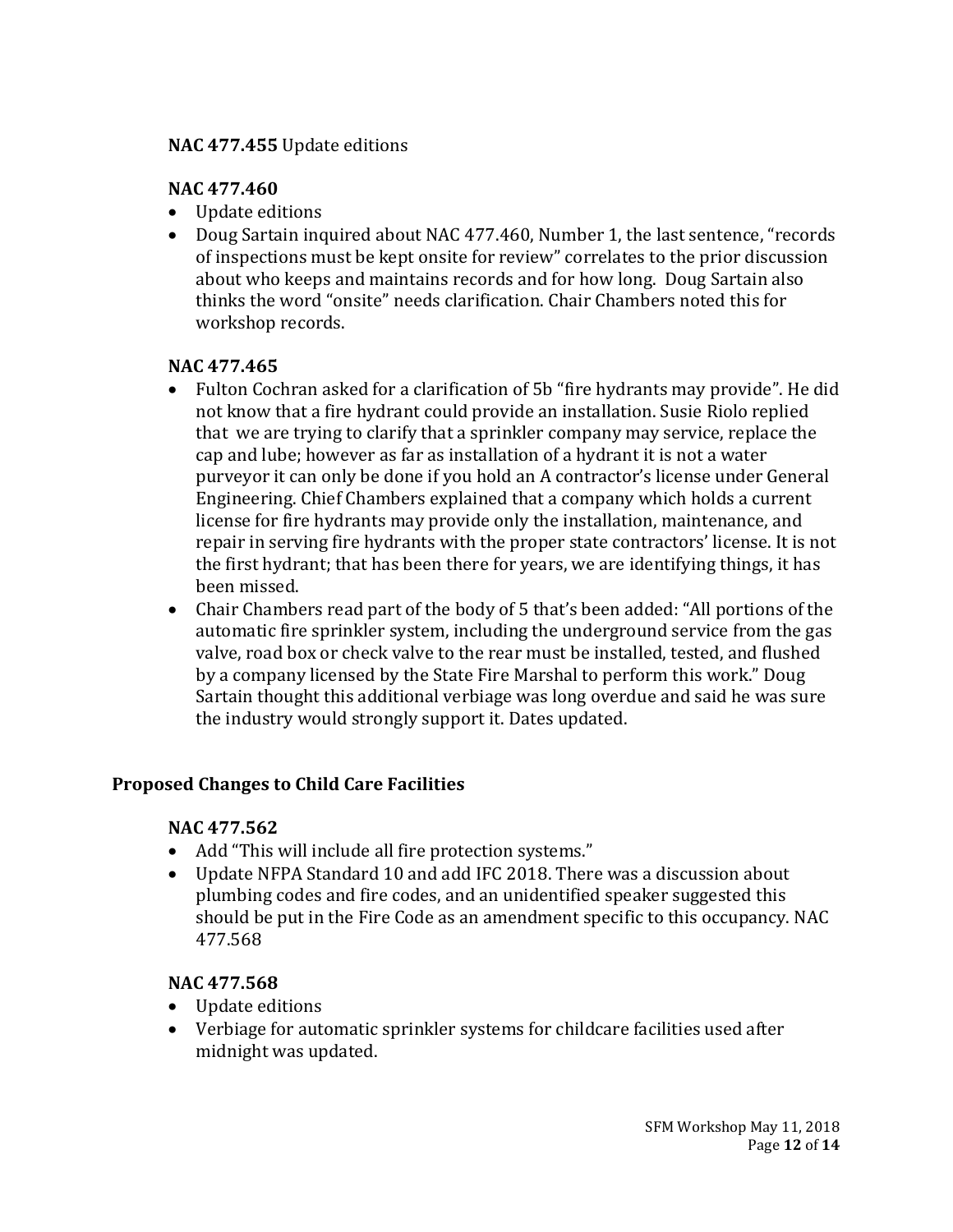# **Proposed Changes to Fireworks/Flame Effects**

# **NAC 477.611**

• Add "Flame Effects" to this section for consistency.

# **NAC 477.616**

- Add: Alcohol, Liquid, Solid, Natural Gas, Propane. Fulton Cochran asked if the new gel materials classified as Class 2 combustibles would be included in this section. Chief Chambers said it would be added and he thanked Fulton Cochran for the good information and suggestion. Chief Chambers concluded it would be safe to say this applies to live performances only, to prevent misunderstanding that a commercial business that has flame effects would be affected.
- Add "if a fee for a licensed firm is not paid by the time it is due, a late charge of 12 percent per month will be assessed. A licensed firm may not engage in any work authorized by this Chapter or Chapter 477 NRS until the fee is paid".
- Chief Chambers reminded all to be sure proper safety attire is used at all times pursuant to NFPA 1123, 2018 edition.

**NAC 477.635** "Events liquids and events alcohol" were added and based upon the information about pyrotechnic gel, which will be added as well.

**NAC 477.641** Assistant Pyrotechnic Operator Certificate and Flame Effects Assistant Certificate language was updated regarding qualifications fee, authorized acts, and renewal specifics.

**NAC 477.646** New phone number that will take it to DPS dispatch so that there is 24/7 coverage for communication.

# **NAC 477.661 and 477.663** Editions updated

# **NAC 477.710**

- Deleted "pass a background check" because in order to get a permit candidates must go through an ATF background check first.
- Update editions

# **NAC 477.730**

- Add verbiage to Number 2
- Update editions

# **NAC 477.810** Update editions

# **NAC 477.910**

• Dates were updated.